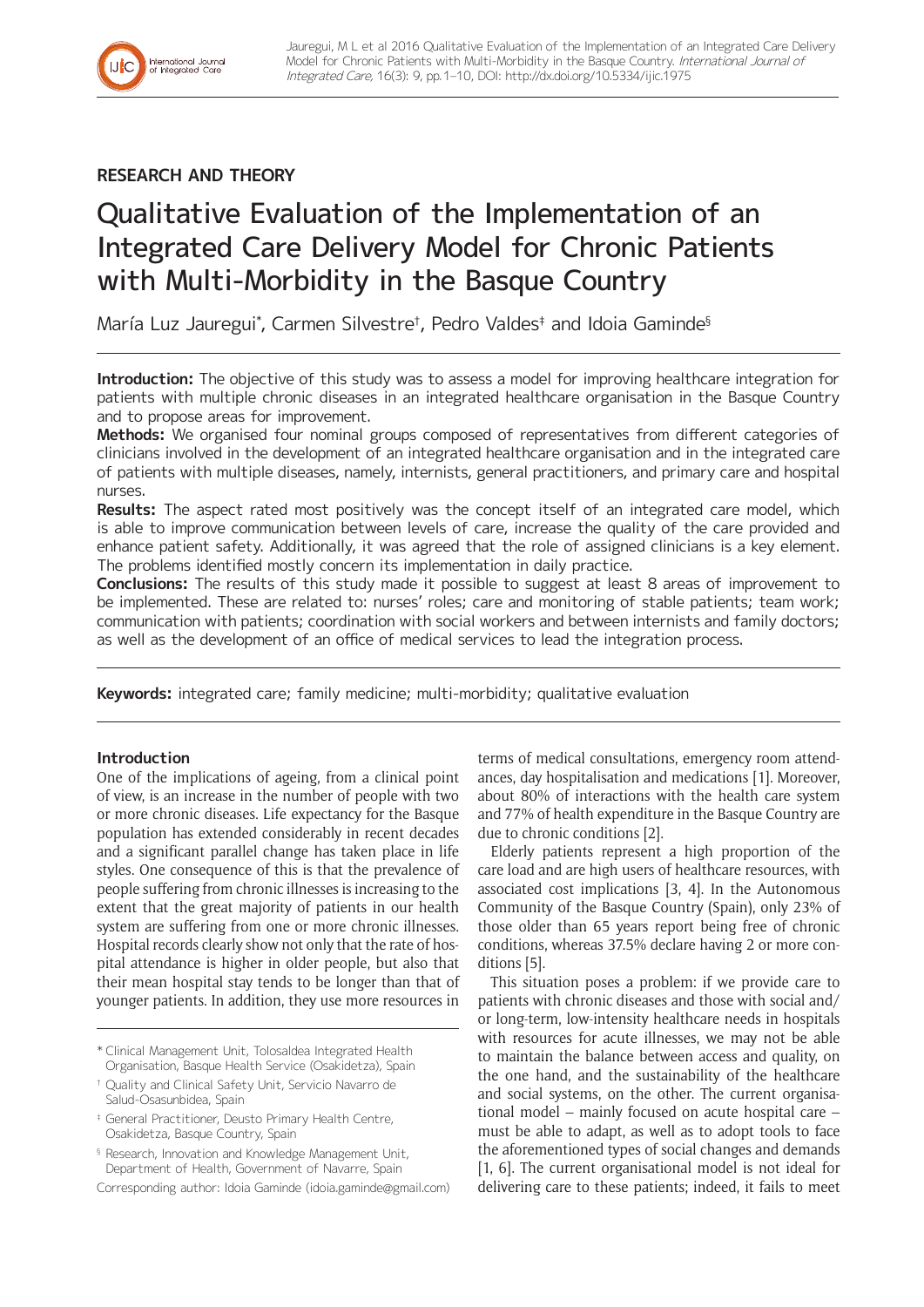their needs, which include continuity of care, prevention of dependence, and stopping or slowing the progression of the diseases they already have.

To improve the quality of care provided to patients with multiple chronic health problems, as well as efficiency in the management of health and social care resources available, there is a need to manage their care in a systematic manner, based on integration and coordination across all the different levels of care. Given all this and following the strategy of the Department of Health of the Government of the Basque Country, it was suggested that new organisational healthcare models were required, redefining care pathways to improve coordination and avoid inefficiencies in the health service [3].

This new strategic approach is supported by international trends and by the increasing evidence of the effectiveness of the interventions and models more in tune with the needs of chronic patients. The Basque strategy is presented as an opportunity for change in the acute care model to one in which the agents involved participate in the establishment of a framework of action for an integral management of chronicity from the population perspective, building upon the existing capabilities of the system [2].

The change management agenda was focussed on introducing new models of care which helped to create 'local systems of care'. The models of care that were used were based on the Chronic Care Model [7], the Triple Aim [8, 9]; and risk stratification. These frameworks and models are well known, but the important issue is to signal their relevance in a complex change process since they stimulate 'system' thinking and open the door to a population health perspective. Using these frameworks it becomes possible to target interventions and preferably address those more vulnerable patients at risk of future hospitalisations [3].

Presently the whole population of the Basque Country is stratified according to its risk of hospitalization; in the microsystems where it is being used this is a key factor in the redefinition of the work among team members [3]. At the delivery level, the Basque health care system did not have the essential elements required for coordinated or integrated care, and it was clear that few delivery organisations in the Basque Country were using any of the possible care management processes which support integration of care. Therefore care management processes (i.e. 'integrators') were developed to ensure that all had the potential to reinforce integration of care.

The goal was the coordination and integration of organisations at a local level in clinical terms rather than a focus on structural or managerial integration. Furthermore the intention was to seek alignment of both top-down and bottom-up 'integrators', an alignment based on their integrative potential. Bottom-up interventions sought to engage clinical and nursing leadership in the change process. The search for new approaches of clinical leadership requires a much greater involvement by health care professionals in the overall effectiveness and performance of the health care system.

Top-down interventions followed a more traditional and formal planning approach in view of the fact that they needed to be standardised across the entire health care system. For example, like many other health care systems the Basque resource allocation system was actually financing fragmentation. That is to say, resources were allocated to the providers of the system individually – hospitals, primary care centres, social services – to carry out activity. A new approach to joint commissioning (bundled payments across primary and hospital care) was launched to encourage coordinated work at the provider level and to incentivise innovation in local care delivery.

The Goierri-Alto Urola Integrated Healthcare Organisation (IHO) is one of such new integrated organisations in the Gipuzkoa Health Region, part of the Basque Health Service (Osakidetza). It is composed of a regional hospital and 7 primary care centres, with a catchment population of over 98,000 people. It should be highlighted that the two levels of care brought together under this organisation, primary care and the hospital, had different management teams with different focuses, and that the culture of professionals is very different in the two settings [10]. This IHO took part in a pilot study to test for different ways of delivering care for patients with multi-morbidity, those at the top of the risk stratification. Specifically, the aim was to integrate care for patients with multiple diseases and/or on multiple medications, by introducing the role of assigned internist and consultant, and piloting two new nursing roles requiring new nursing competencies: a) liaison nurses based in the hospital, and b) advanced practice case managers based in ambulatory care whose role was to coordinate GPs, primary care and liaison nurses on behalf of chronic patients [2].

The objective of the study is to evaluate from the participants' point of view the model of integration for improving healthcare integration and care for patients with multiple chronic diseases in the Goierri-Alto Urola Integrated Healthcare Organisation and propose areas of improvement.

## **Methods**

Using the nominal group technique [11], four groups of professionals were run with representatives of different categories of clinicians involved in the development of the integrated healthcare organisation and in the integrated care of patients with multiple chronic conditions: internists, general practitioners, and primary care and hospital nurses (including those delivering the hospital-at-home services). The research team produced a document to generate discussion between the clinicians invited to participate, this being circulated in advance of the group sessions. It contained a summary report of the pilot phase and set out the key questions to be addressed, in order that participants could work on them before addressing them in the groups. In all the group sessions, the following questions were considered: 1) 'What is the best/most positive aspect of the model implemented?' 2) 'What is the worst/most negative aspect of the model implemented?' and 3) 'How could the model be improved?' seeking proposals for improvement to guide the development of a healthcare integration model for patients with multiple chronic diseases. First, the participants had to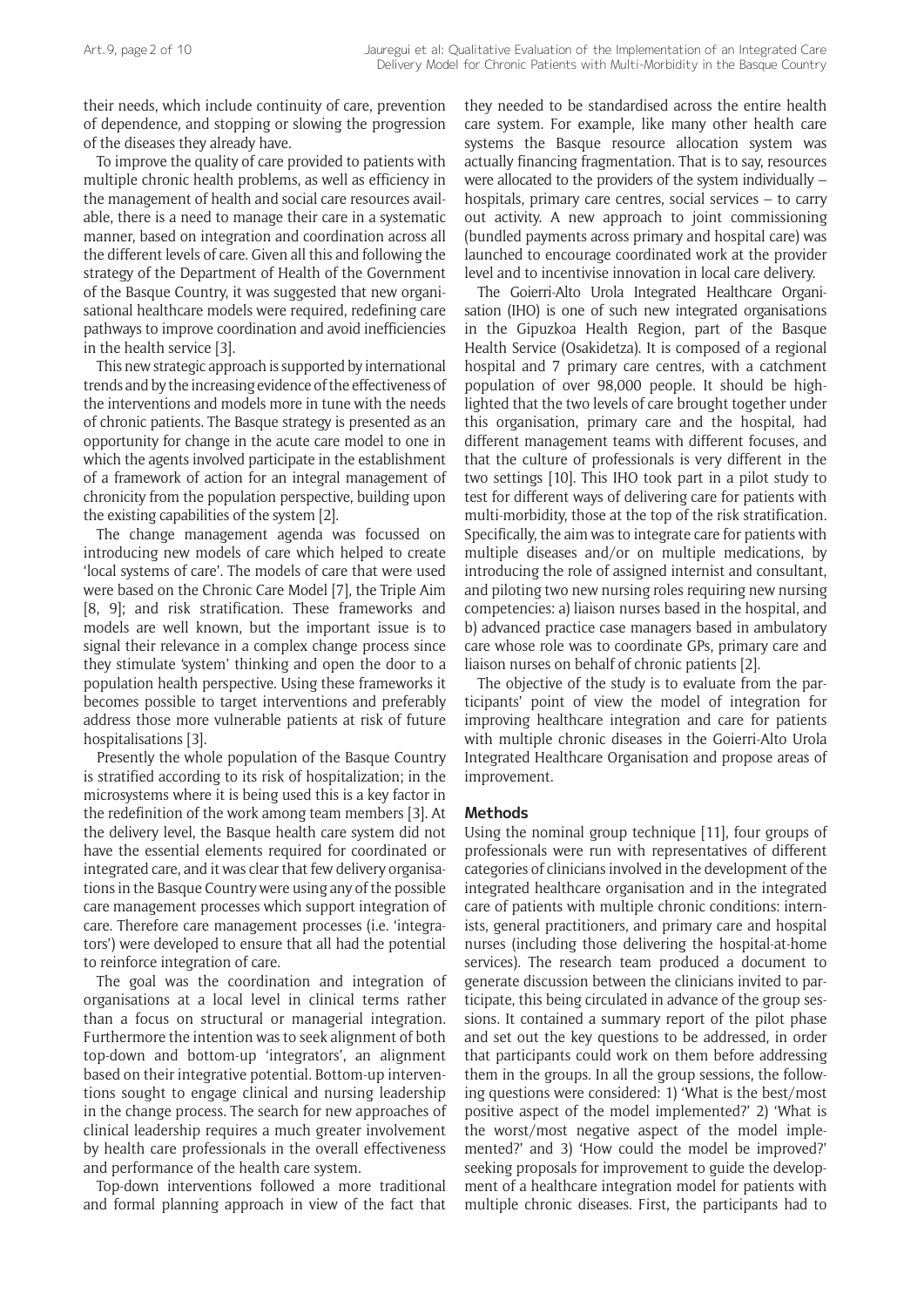generate ideas – silently without discussion – and write them on index cards; one card is used per idea. Second, the facilitator collected the cards, registered every idea on a flip chart, so that team members could briefly discuss the ideas for clarification and eliminate similar ideas from the chart. Third, ideas were discussed to determine clarity and importance. For each idea, the moderator asked, "Are there any questions or comments group members would like to make about the item?" This step provided an opportunity for members to express their understanding of the logic and the relative importance of the item. It made it possible to group ideas as well. The creator of the idea did not feel obliged to clarify or explain the item. Finally, participants rated the ideas (on a scale ranging from  $0 =$ not important at all to 5 = very important).

The sessions were held on 29 and 30 May 2013 in the boardroom of Zumarraga hospital, and lasted 3 hours -around one hour per question posed-. The clinicians and nurses invited to participate in each group were selected to ensure that they were key informants.

In the analysis, we considered the content of the proposals and other ideas put forward in each of the groups. Specifically, we considered the strength of the ideas in terms of the number of times they were repeated individually and spontaneously (spontaneity) and of their ranking by participants, an indirect measure of their relative importance, together with the variability in the degree of agreement between the participants in these rankings (a coefficient of variation, with higher values reflecting greater heterogeneity in the ranking by group members, and lower values more homogeneity).

#### **Results**

Seven general practitioners, 7 hospital nurses, 8 internists and 10 primary care nurses participating took part in each group. All GPs were involved in the original study on the new roles, half of them in the test group, and the other half in the standard care one. The hospital nurses' group was composed of 2 nurses performing the new roles (liaison nurse and advanced practice case manager), 1 internal medicine supervisor, 2 home care nurses and 2 internal medicine nurses. All internists had been "internists of reference" in the pilot study. And, finally, primary care nurses took part in the pilot study and had to collaborate with liaison nurses; 3 of them were mangers at their teams.

#### **Primary care nurses**

In response to the first question, concerning positive aspects, participants put forward 55 ideas (mainly focused on theoretical virtues), which after clarification and the sharing of views yielded 13 themes. In three cases, there was complete consensus on their importance: the model improves the quality of care, enables a better assessment of patients, and facilitates management of their conditions; this last point means an increase in patient participation in the management of their own health, and the production of joint management plans, between levels of care, between different categories of professionals and with social services. These themes are directly related to

better communication and the integrated nature of the patient-centred model: "We all know each other", "Now, we are all more aware of the complexity of the situation" and "The patient belongs to all of us". The role of assigned clinicians, namely, advanced practice nurse case managers, hospital liaison nurses and internists, was also considered positive.

For question 2, asking about negative aspects, the 36 ideas generated were grouped into 9 themes. There was consensus on the low level of commitment of assigned internists, this generating eight different ideas on which there was complete consensus; and on weaknesses of the information technology support systems, possibly linked to the lack of a shared electronic record. Despite the pilot having opened new channels of communication, participants identified problems of coordination between primary and specialised care, such as incompatible working hours in the different places of work, poor communication, waiting times for patients in the emergency department, and the time of day when patients are discharged. Problems were also detected regarding resistance to change by some professionals and a lack of protocols for stable patients with multiple chronic diseases; these are attributed respectively to poor planning of the initial training, and a lack of clear guidelines for once patients have stabilised and their care is transferred to the primary care provider. This analysis also revealed problems that have arisen since the pilot study was completed, specifically related to two themes: the perception of patients regarding continuity- they had not realised that the pilot was a time-limited study- and changes in the services provided by professionals during the study. Finally, we should not forget that there was also resistance, hindering change: "Lots of changes in little time".

Regarding proposals for improvement (**Table 1**), 33 ideas were put forward and these were grouped into 11 themes. There was complete consensus on the need for a shared electronic record; as well as on the need to all work together in a team, in all senses, including community and social services. The third one being the need to improve the communication amongst all stakeholders, and above all, with patients; and to develop protocols to ensure continuity of care, and hence the need for all to be committed and responsible. In relation to this, there was a call to reinstate key elements of the pilot study, namely, the assigned clinicians, providing stability, and continuity of the model. Additionally, a new figure was proposed: "a project champion, to manage conflicts and resistance in the organisation".

#### **Hospital nurses**

A total of 20 ideas were generated regarding the most positive aspects of the healthcare integration model. On this question, there was no consensus on the importance of several themes, but the figures of advanced practice nurse case manager and liaison nurse were the most highly valued, affirming the importance of these new nursing roles. Other positive aspects identified include the promotion of self-management among patients; the importance of taking a holistic view of patients, as well as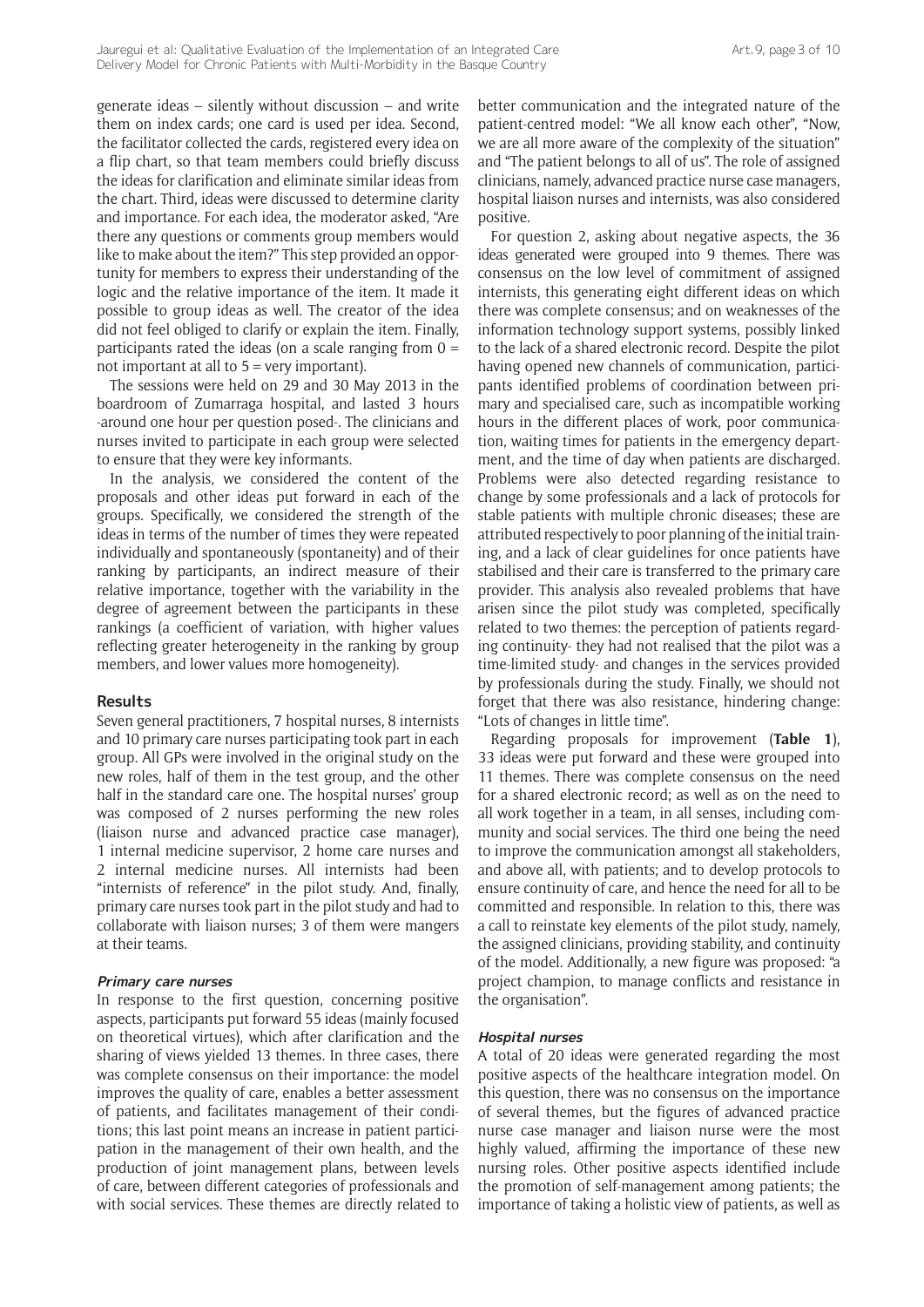| <b>Themes</b>                                                                                              | Ranking | <b>Coefficient of variation</b> | Spontaneity    |
|------------------------------------------------------------------------------------------------------------|---------|---------------------------------|----------------|
| Shared health record                                                                                       | 5.00    | 0.0                             | 5              |
| Team work between specialised care, primary care and social services<br>(protocols, care, discussion, etc) | 5.00    | 0.0                             | 7              |
| Motivation, commitment, and the taking on of responsibility among<br>professionals                         | 5.00    | 0.0                             | 4              |
| More resources                                                                                             | 4.67    | 0.11                            | $\overline{4}$ |
| Efforts to improve communication with patients                                                             | 4.22    | 0.16                            | $\overline{4}$ |
| More information for staff about the model and continuity of the model                                     | 4.22    | 0.2                             | 2              |
| Remote consultations between clinicians                                                                    | 4.22    | 0.2                             |                |
| Assigned clinicians                                                                                        | 3.89    | 0.24                            | 3              |
| Project champion, to manage conflicts and resistance in the integrated<br>health organization              | 3.63    | 0.31                            |                |
| Data on clinical outcomes by doctor's list                                                                 | 3.56    | 0.25                            |                |
| Videoconferences                                                                                           | 3.11    | 0.41                            |                |

**Table 1:** Primary care nurses. Proposals for improvement.

patient satisfaction, and the possibility of having access to a shared electronic health record. They also referred to benefits such as the ability to avoid unnecessary transfers and to plan admissions; focusing, above all, on the potential power of the model compared to the status quo, after completion of the pilot study.

Concerning the most negative aspects of the model, 27 ideas emerged, and these were grouped into 13 themes. As for primary care nurses, these focused what had been lost after the pilot, namely, changes regarding the figure of the advanced practice nurse who was no longer healthcentre based, but rather in the hospital-at-home service. Indeed, in the proposals, the status quo is indicated to illustrate the differences.

They referred to a lack of time (now), difficulties with communication between levels of care; and problems that have arisen from a lack of commitment among colleagues. Now, "patients are less well monitored".

Regarding proposals for improvement (**Table 2**), the 20 ideas put forward were grouped into 9 themes. These focused on reinstating the figures of the advanced practice nurse case manager and liaison nurse, and the role other professionals, and levels of care, need to play for the model to be successful, above all the role of internists. Another proposal was to extend the healthcare integration model to other patients beyond those with multiple health problems.

## **General practitioners**

Unlike the other three groups, the general practitioners decided to consider the underlying concepts, more than their personal experience. The total of 19 conceptual ideas generated were grouped into just 4 themes providing a very positive assessment of the proposal of integrated healthcare for this type of patients, and identified a series of advantages, including an improvement in the relationship between levels of care, and the usefulness of the figure of the assigned professional for this type of patient.

In the second question, they focused entirely on their experience in the integrated healthcare organisation pilot study. They suggested 46 different ideas, yielding 15 themes. The figure of the assigned internist was the least valued aspect of the pilot study, as it was felt that their colleagues did not fulfil the role they were given, and this was associated with a lack of coordination and collaboration, and possibly also with their statement that the model was not successful despite being "an ideal to pursue".

With regards to the role of the internist, they sensed little commitment, a lack of coordination, and poor communication, among other problems. This was directly linked to the lack of shared goals, and a feeling that the tasks assigned to general practitioners were poorly defined. They also described the role of primary care nurses as missing from the process, their activities having been insufficiently visible.

They indicated a further series of problems during the implementation: weak problem-solving capacity; a lack of consensus on prescribing; the questionable sustainability of certain figures in the new model (in particular, the advanced practice nurse case manager and liaison nurse); and a lack of overlap in working hours between all those involved, etc. They identified certain key elements in a healthcare integration policy that had not been addressed in the first phase, namely, long-term, low-intensity social and health care, which is a key requirement for this type of patient, and hospitalisation at home. They recognised a need for management of potential disagreements between different categories of professionals. Finally, they raised the issue of the concurrent implementation of different projects as part of the strategy for tackling chronic diseases in the Basque Country.

For the development of an improved integrated care model (**Table 3**), 57 ideas were generated and grouped into 16 themes. Most were conceptual proposals concerning what an integrated healthcare model should include to ensure that the care provided to all patients, not only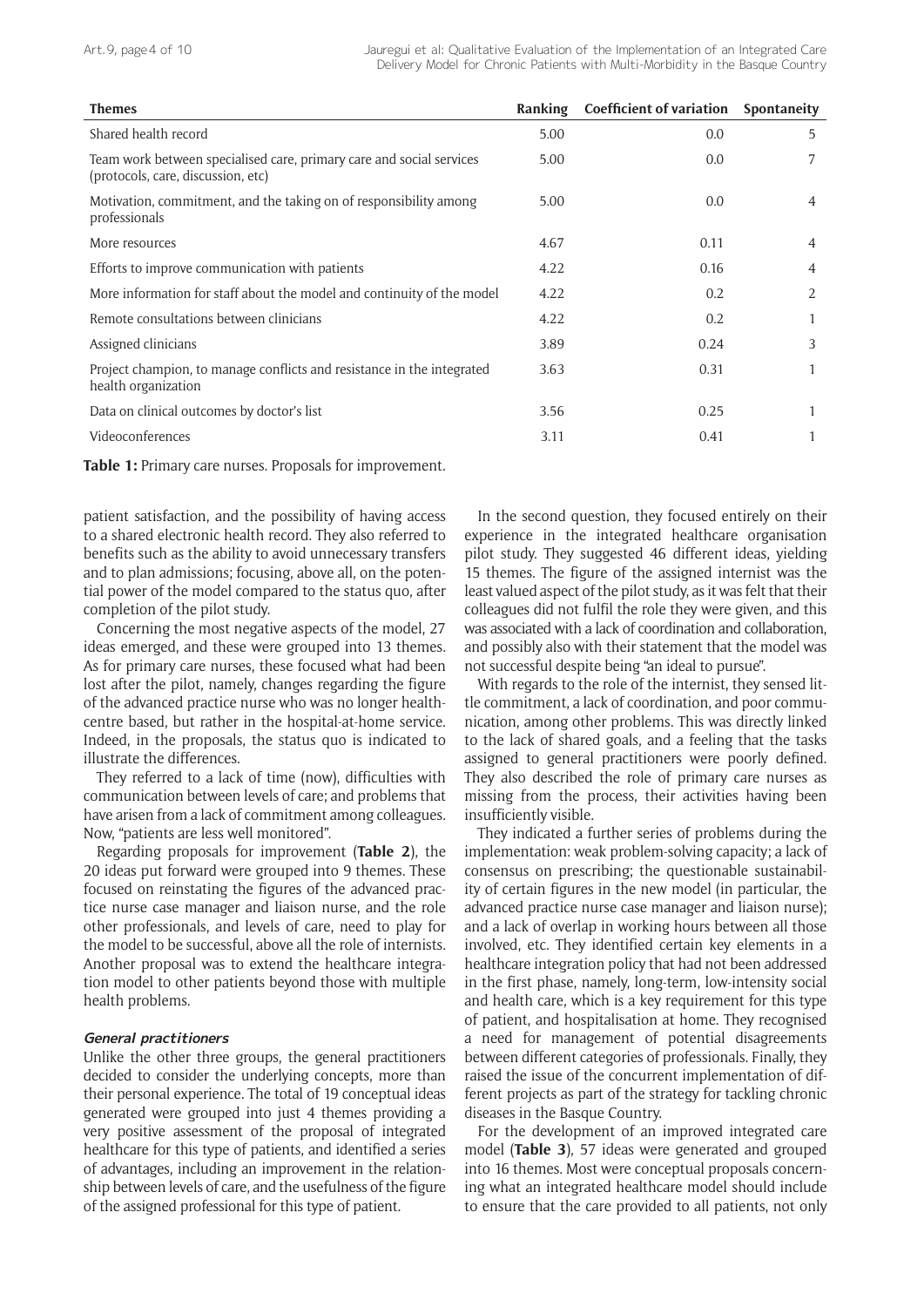Art. 9, page 5 of 10

Jauregui et al: Qualitative Evaluation of the Implementation of an Integrated Care Delivery Model for Chronic Patients with Multi-Morbidity in the Basque Country

| <b>Themes</b>                                                                                                                                                                     | Ranking | Coefficient of variation Spontaneity |   |
|-----------------------------------------------------------------------------------------------------------------------------------------------------------------------------------|---------|--------------------------------------|---|
| Internists to take on their role as case managers                                                                                                                                 | 4.86    | 0.08                                 |   |
| Unification of criteria for action (establishment of protocols for<br>actions, etc.)                                                                                              | 4.86    | 0.08                                 | 4 |
| Greater commitment from all levels of care                                                                                                                                        | 4.86    | 0.08                                 | 3 |
| Reinstatement of the figures of the advanced practice nurse<br>case manager and liaison nurse in primary care, or taking on of<br>corresponding functions by a primary care nurse | 4.86    | 0.08                                 | 3 |
| More staff, to avoid work overload                                                                                                                                                | 4.57    | 0.17                                 | 3 |
| Differentiation of the tasks of each professional                                                                                                                                 | 4.57    | 0.12                                 | 2 |
| Information technology tools to simplify record-keeping                                                                                                                           | 4.00    | 0.14                                 | 2 |
| Simpler model, based on protocols, that cover more patients (beyond<br>those with multiple health problems)                                                                       | 3.86    | 0.31                                 | 1 |
| Grouping patients with multiple chronic health problems on specific<br>doctor's lists                                                                                             | 3.29    | 0.29                                 | 1 |

**Table 2:** Hospital nurses. Proposals for improvement.

| <b>Themes</b>                                                                                                                                                                |      | Ranking Coefficient of variation Spontaneity |                |
|------------------------------------------------------------------------------------------------------------------------------------------------------------------------------|------|----------------------------------------------|----------------|
| Development of protocols and standardisation of healthcare with shared<br>goals, deprescribing                                                                               | 5.00 | 0.00                                         | 15             |
| Commitment of the internist: he/she should be a clinical leader and really<br>want the role                                                                                  | 4.86 | 0.08                                         | 5              |
| Joint training - criteria for stability/instability Communication,<br>communication and communication                                                                        | 4.71 | 0.16                                         | $\overline{4}$ |
| Establishment of flexible mechanisms to facilitate communication across<br>the organisation (setting aside time, regular meetings between levels of<br>care, joint meetings) | 4.71 | 0.1                                          | 7              |
| Definition of tasks and roles                                                                                                                                                | 4.57 | 0.12                                         | 9              |
| Strengthening the role of patients and their families within the<br>programme for patients with multiple chronic diseases                                                    | 4.14 | 0.09                                         | $\overline{4}$ |
| Real development of information technology tools and electronic health<br>records with automatic reminders and prompts                                                       | 4.14 | 0.17                                         | $\overline{2}$ |
| Development of the skills of primary care nurses for monitoring patients<br>with multiple chronic diseases                                                                   | 4.14 | 0.17                                         | 2              |
| Coordination with hospital-at-home services                                                                                                                                  | 4.14 | 0.26                                         | 2              |
| Encouragement of a greater involvement of general practitioners in the<br>project                                                                                            | 4.14 | 0.17                                         | $\mathbf{1}$   |
| Integration with social services                                                                                                                                             | 4.00 | 0.14                                         | $\mathbf{1}$   |
| Minimisation of unnecessary hospitalisation at home                                                                                                                          | 3.86 | 0.23                                         | $\mathbf{1}$   |
| Up-to-date records of patients with multiple chronic diseases in the<br>integrated health organisation, discharge criteria                                                   | 3.71 | 0.20                                         | $\mathbf{1}$   |
| Liaison nurse pursuing the goals of specialised and primary care                                                                                                             | 3.71 | 0.20                                         | $\mathbf{1}$   |
| Management prioritisation of programs, so that they can be addressed<br>properly                                                                                             | 3.57 | 0.15                                         | $\mathbf{1}$   |
| Access by primary care staff to records of hospital follow-up of patients<br>with multiple chronic diseases                                                                  | 3.14 | 0.29                                         | $\mathbf{1}$   |

**Table 3:** General practitioners. Proposals for improvement.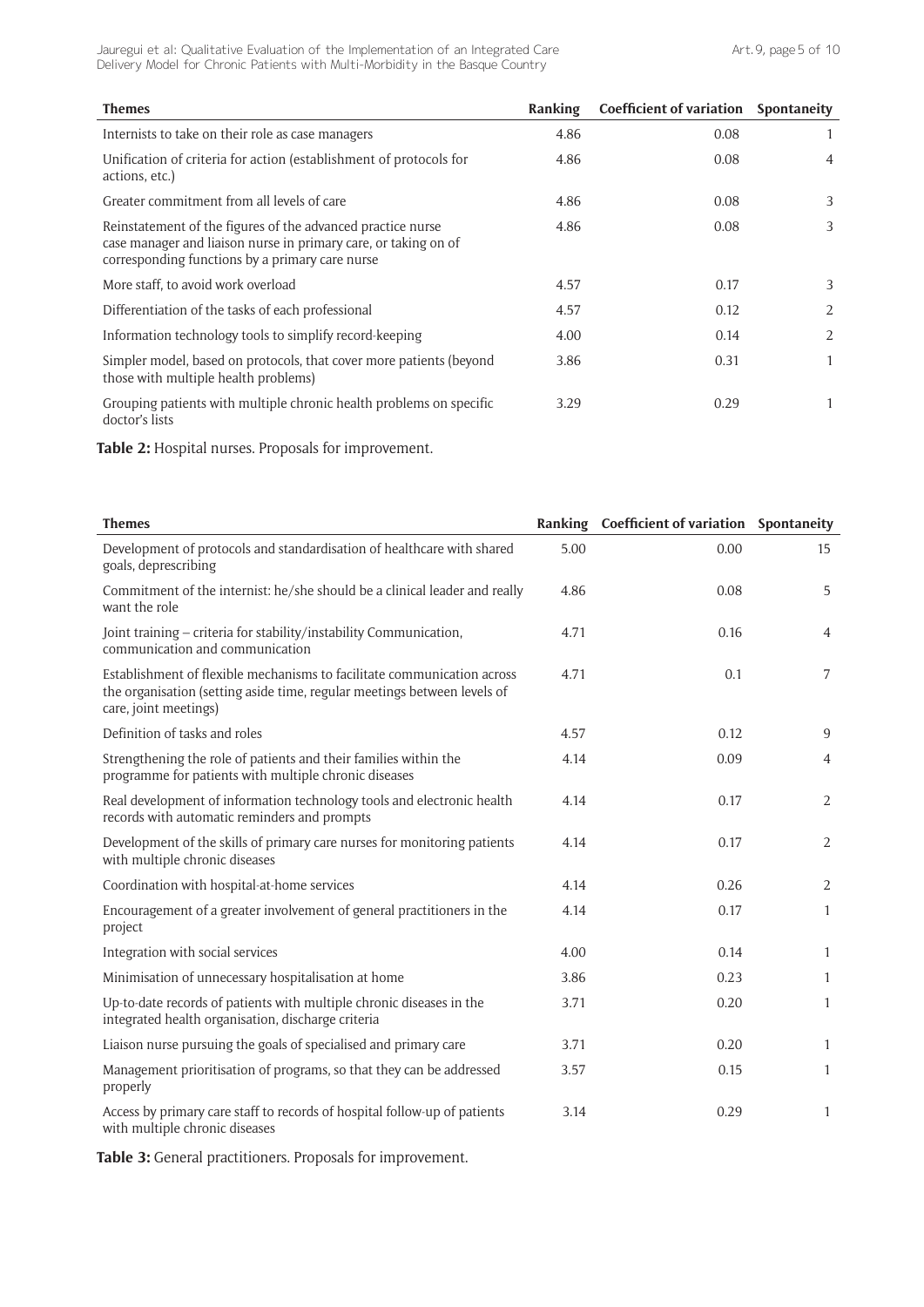those with multiple health problems, is fully integrated. They proposed that clear protocols should be developed and care standardised with shared goals (for all levels of care and categories of clinicians) related to agreed criteria for patient care, and who decides and how; an internal coordination plan should be drawn up for primary, nursing and social care; and the functions and tasks of all the stakeholders should be defined, and provided with the necessary support, such as joint training, and a commitment on the part of the internist. They mentioned the need for the care to be centred on patients and their families, placing the patient at the heart of the care provided. Finally, they pleaded for communication, communication and communication.

Regarding the establishment of flexible mechanisms to facilitate communication they indicated a need to improve access to the hospital, genuinely bringing the hospital and primary care closer; as well as a need for rapid and real-time communication (e-mail, telephone, etc.); joint sessions between internal medicine and primary care, to discuss and reach a consensus on patients with multiple chronic diseases; regular meetings between different levels of care; and the assignment of a general practitioner to coordinate meetings (with the internists).

#### **Internal medicine specialists**

In the internist group, 28 proposals were suggested, and these were grouped into 8 themes. The most important one was the relationship in terms of communication and/ or coordination with primary care: getting to know one another, and the establishment of a cycle of communication (telephone calls, joint clinical sessions). Other positive aspects suggested were a change in mentality of clinicians

towards patients with multiple chronic diseases and the figure of the assigned internist, this being professionally very important. Further, they mentioned the optimisation of resource use and colleagues' ability to adapt to new roles and functions.

With regards to the most negative aspects, the 25 different ideas generated were grouped into 9 themes. Barriers identified mostly concerned a lack of real support and commitment from some health professionals, the great differences between integrated health organisations in Osakidetza, and internal problems within the department, not all colleagues having responded in the same way. It is important to point out that they recognised a lack of leadership on their part and that they, as a professional group, had not been sufficiently involved in the project. Another of the themes related to the feeling they had had a project imposed on them that was poorly explained, with poor leadership and no opportunity for clinicians to express their opinions.

A total of 21 ideas emerged as proposals for improvement (**Table 4**) and these were grouped into 13 themes. The top one was directly related to one of the identified problems, and concerned the need to provide more resources and tailor them to the requirements of the new model. They requested the involvement of clinicians at an earlier stage, that is, they felt they should be consulted in the planning of new proposals for care, underlining that such proposals need to be adapted to the real state of the care system. They also suggested that care for patients with multiple chronic diseases should be distinguished, as a specific model of care, from the routine healthcare tasks within their department. Finally, they saw a need to optimise the interaction between levels of care,

| <b>Themes</b>                                                                                                                                         | Ranking | Coefficient of variation Spontaneity |                |
|-------------------------------------------------------------------------------------------------------------------------------------------------------|---------|--------------------------------------|----------------|
| More resources tailored to needs                                                                                                                      | 4.25    | 0.24                                 | 5              |
| Listening to clinicians from the organisation at the planning stage                                                                                   | 4.00    | 0.27                                 | 2              |
| Definition of priorities [defining roles in a realistic way, distinguishing<br>care of patients with multiple chronic diseases from routine practice) | 3.75    | 0.37                                 | $\overline{4}$ |
| Official recognition within the organisation of the model and the<br>professionals involved                                                           | 3.75    | 0.31                                 | 1              |
| Implementation of equivalent models in all the integrated healthcare<br>organisations                                                                 | 3.75    | 0.24                                 | $\mathbf{1}$   |
| Strengthening the interaction between levels of care: joint sessions,<br>communication                                                                | 3.25    | 0.14                                 | 1              |
| Sharing of data on the results of the project                                                                                                         | 3.25    | 0.39                                 | $\mathbf{1}$   |
| Being realistic about the expected results                                                                                                            | 3.00    | 0.36                                 | 1              |
| Greater commitment by "some" general practitioners                                                                                                    | 2.88    | 0.29                                 | 1              |
| Inclusion of internists on the hospital-at-home team                                                                                                  | 2.75    | 0.32                                 | 1              |
| Improvement in the provision of care in the emergency department and<br>its relationship with the hospital-at-home service                            | 2.63    | 0.35                                 | 1              |
| Encouragement of remote consultations between clinicians                                                                                              | 2.50    | 0.37                                 | 1              |
| Prioritisation of programs: "everybody complies with a clear business<br>plan"                                                                        | 2.00    | 0.40                                 | 1              |

**Table 4:** Internal medicine specialists. Proposals for improvement.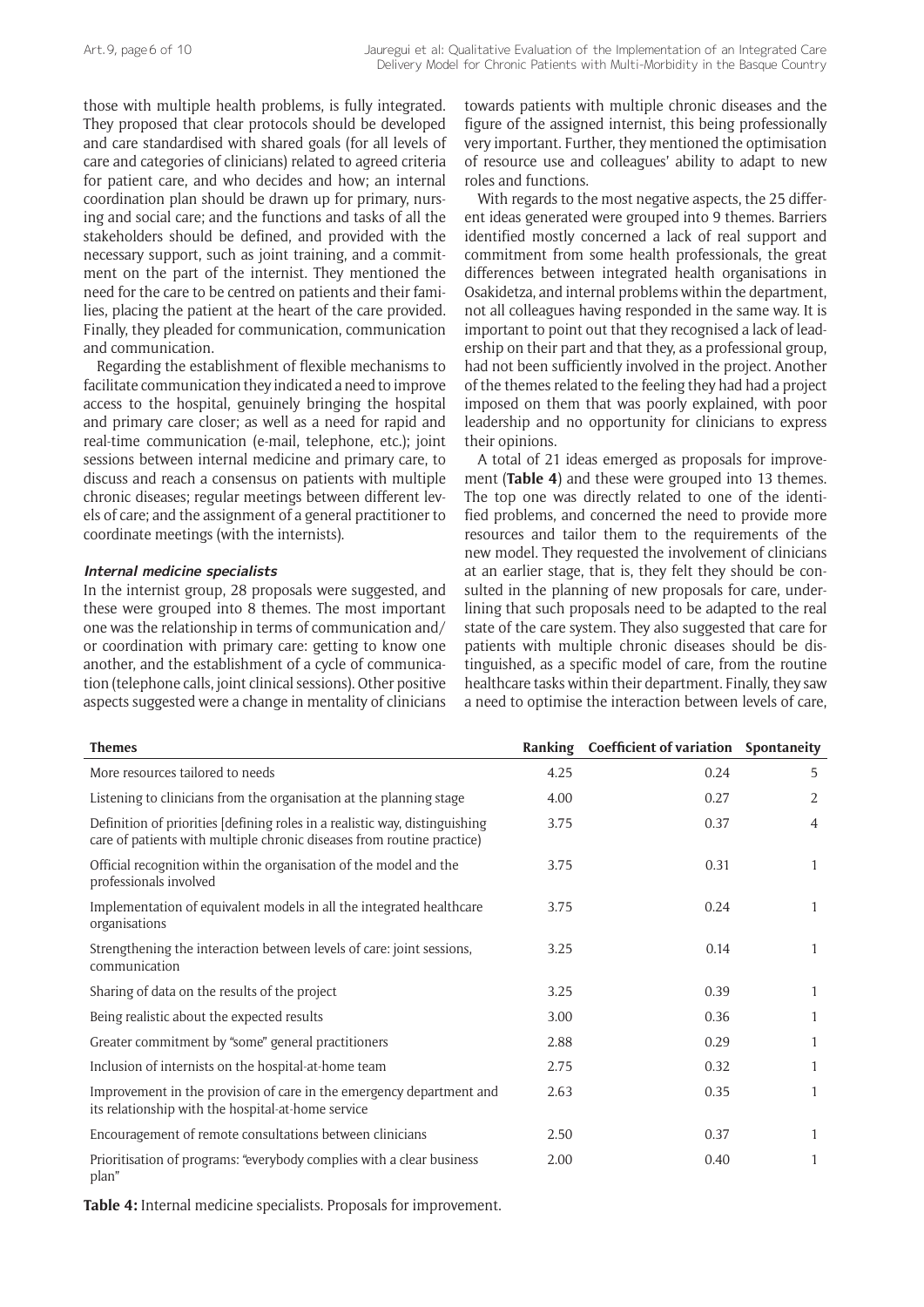focusing on joint clinical sessions, which would improve communication.

## **Discussion**

In the opinion of all the groups consulted, the most positive aspect of the new policy is the proposal itself of a model for integrated healthcare. Among the general practitioners, there was agreement that this was an ideal to pursue, while they were highly critical of the pilot study itself. That is, they approved of the idea of providing integrated healthcare to patients with multiple chronic health problems, but underlined that it matters how, an issue we will discuss below together with the proposals for improvement. Overall, it seems that the integrated model studied is capable of improving communication between different levels of care, increasing the quality of the care provided and enhancing patient safety. The figure of the assigned clinician is also perceived to be a key element.

Regarding the most negative points, there were marked differences between groups, based on their experience of the pilot study. Primary care nurses did not have a leading role in the piloting. In contrast, among the hospital nurses, there were individuals who had also been assigned clinicians during the pilot and, at the time of this research, had two different roles in the hospital, as haemodialysis nurses and as case managers for patients with multiple chronic diseases; this led to dissatisfaction among the nurses and confusion among patients. As noted earlier, the general practitioners opted to brainstorm the positive aspect of the integrated care model as an ideal, but the negative aspects they identified were based on their experience during the pilot. Unlike in other groups, among the internists there were representatives from different integrated healthcare organisations, and this is produced subtle differences in their assessments potentially linked to different experiences. Given these differences, it is important to note which group made each of the key negative comments.

Overall, the results reflect the frustration of primary care doctors and nurses with a lack of coordination, communication and commitment. They unanimously criticise internists, who we should recall had a key role in the piloting, for their low level of commitment. This may explain other problems mentioned, such as the lack of coordination.

In practice, the task of coordination between levels of care is far from being simple and orderly, but rather is associated with a certain level of complexity and potential confusion, given the nature of the care activity itself, with great differences between professional groups and their sequential and mutual interdependence, compounded by uncertainties in the clinical and social context [12, 13]. The strategies in the literature for improving coordination show the great importance of facilitating mechanisms based on mutual adaptation [14, 15], suited to the coordination of healthcare, and exchanges between the professionals involved to solve problems where the relevant information is generated (integrated information systems, informal communication, telephone contact, working groups, joint sessions and liaison devices). In general, mechanisms based on information and communication technologies (electronic health records) and the standardisation of processes and skills (shared protocols, patient pathways, referral guidelines, and expert systems) [14, 15] are also perceived as facilitating factors, above all in that they favour communication and consensus between professionals [16, 17]. Under this scenario, communication, mutual knowledge and good relationships between clinicians at different levels of care represent the core determinants of good coordination [17]. In contrast, weak leadership and commitment, the lack of shared goals, poor planning, inadequate incentives (usually financial), and overly fragmented organisational and cultural structures are barriers to healthcare coordination [15, 18].

Participants from primary care (nurses and general practitioners) raised an issue that merits discussion, namely, the lack of protocols for cases referred to during the pilot as a "stable patients". That is, what should be done once the hospital care team discharges a patient who has stabilised: How often and how should they be monitored? What guidelines should be followed to keep them stable?

To address chronicity, most health systems propose care pathways based on clinical protocols focused on the main chronic diseases. In order to simplify the approach, linear models are often developed that divide healthcare into smaller units, with the goal of specifying accurately which intervention should be performed for each clinical condition, in line with the mental model that considers the human body as a machine and illness as a malfunctioning of its parts [19]. However, when dealing with patients with more than one health problem, the most difficult but also a very common situation is multimorbidity; to manage such complicated clinical situations, it is usually necessary to establish a diagnostic and therapeutic plan based on a complex multidimensional assessment [20]. For example, in the event of worsening, there tends to be deterioration in the function of various systems, sometimes with vague signs and symptoms. Additionally, we should underline that in primary care a considerable part of daily practice is associated with poorly defined symptoms and as-yetundiagnosed diseases, which is distressing for patients and stressful for clinicians [21].

It would seem logical to suppose that, as suggested by primary care nurses and general practitioners in this study, tackling these complicated situations requires the design of complex interventions, such as the establishment of healthcare protocols focused on specific subgroups, such as patients with illnesses associated with certain comorbidities. Decision support aid for the guideline-based management of patients with multimorbidity is a challenge since it relies on the combination of singledisease clinical practice guidelines (CPGs). In practice, it is unrealistic and impractical to propose the development of additional clinical protocols covering all the potential combinations of clinical and social circumstances of patients [22]. In patients with multimorbidity, there is usually a high degree of diagnostic uncertainty, and the complexity is compounded by the challenge of decision-making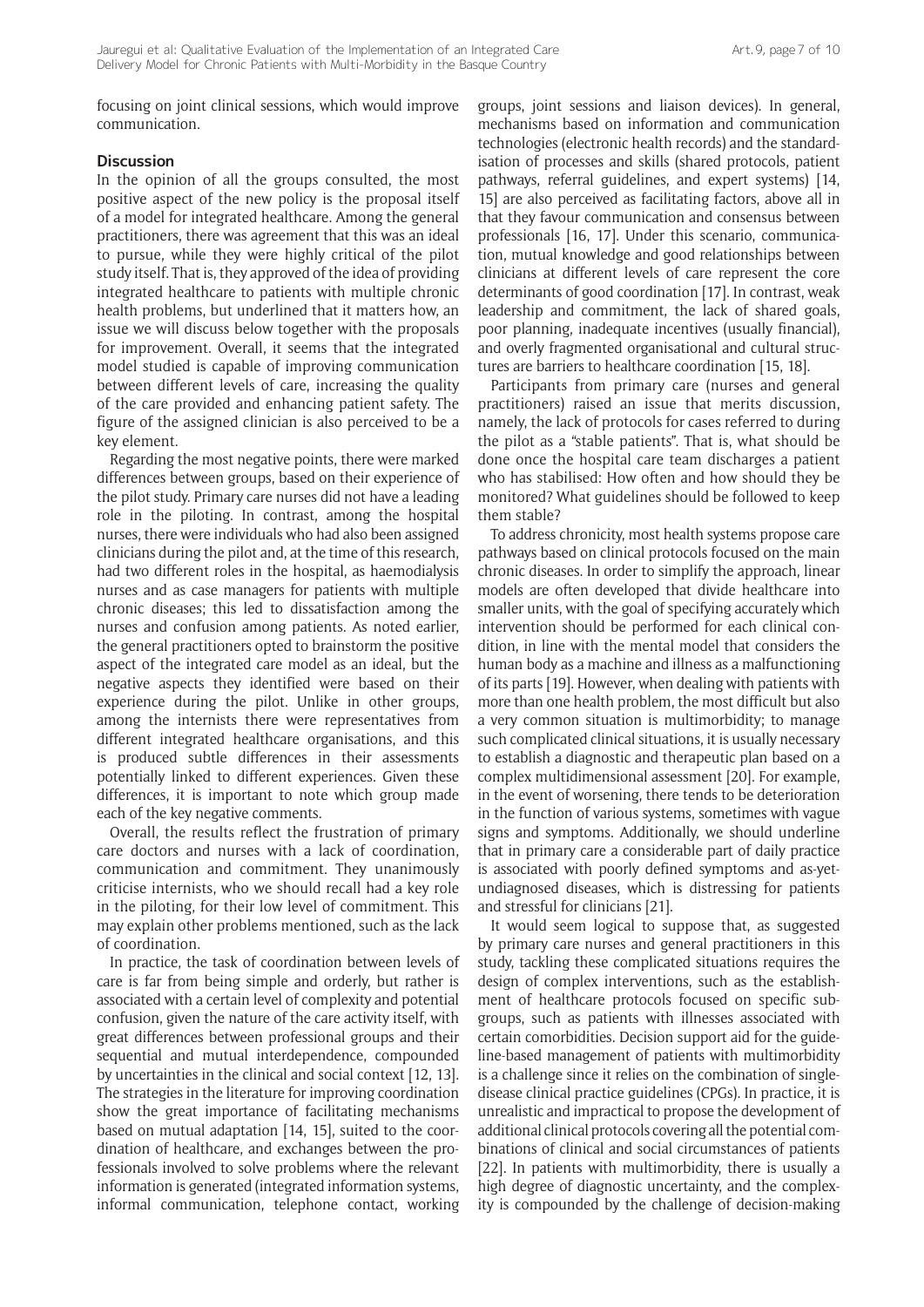in a context for which it is difficult to develop protocols [12]. Applying clinical guidelines for each of the diseases diagnosed is not a good solution. Attempting to follow all recommendations in all the guidelines would imply performing a vast number of clinical tasks, generating such an absurd amount of work and complexity that both patients and clinicians would be likely to fail to adhere to the plan. As Roland concludes: "multimorbidity introduces clinical uncertainty in a way that is unlikely to be resolved by ever more sophisticated guidelines" [23].

However, there are conceptual models that attempt to capture and define the basic characteristics of complexity in the care for patients with multimorbidity. In general, they address the presence of multiple factors with an impact on patient health, from the comorbid clinical conditions themselves to social and long-term care needs, and the healthcare organisation, highlighting the importance of interaction between patients and providers as a critical and dynamic influential factor [24–26]. The problem is how to put these models into practice. One option suggested by some authors is to take a holistic approach, providing clinicians with practical guidance, based on recommendations that may be applied on a case-bycase basis, taking into account personal contexts and preferences, with the participation of patients in decision-making, and focusing on results they consider important [27, 28]. An emphasis on congruence between clinician and patient views of treatment goals may be particularly important for the provision of care for complex patients [26].

Despite there being weak evidence on what is the most efficient organisational approach, among possible healthcare initiatives, so-called case management has been proposed as an innovative strategy for improving the quality of life of complex patients, reducing the length of hospital stays, and optimising self-management as well as increasing satisfaction of both patients and professionals [29, 30]. However, from the point of view of nurses, the implementation of case management produces many ambiguities and conflicts related to their own role. This was clearly illustrated in our study, with their demand for stability and security, for the role to be definitively established at one or other level of care, and for formal mediation to manage conflicts and resistance in the organisation.

The main factors that determine the results of case management include: a clear definition of the responsibilities of case managers regarding patients they are going to manage, with clarity about their roles and support to ensure that they have the right skills; reliable and valid mechanisms for identifying cases; adequate nurse-to-patient assignment ratios, to ensure that patients and caregivers receive optimal care; shared systems for recording data that can be accessed by the rest of the care team; the widest possible integration of health and social services; and the involvement of stakeholders during the implementation of case management; as well as, evidently, a strong emphasis in the organisation on ensuring continuity of care and self-management education [31]. However, case management alone cannot solve the huge challenges we face. As underlined by Chris Ham [32], it is important to act on several fronts at the same time, effectively promoting

case management, but also developing self-management programmes in parallel, and persistently strengthening primary care, together with the essential harmonisation of strategies for change and policies focused on chronicity.

## **Conclusion**

We have described the perceptions and experiences of clinicians involved in the piloted model.

Analysis of proposals stimulated by the need to find solutions can contribute to improving our understanding of the changes necessary to turn the focus of organisations towards chronic patient care. The results of this study confirm the feasibility of some changes, though they are still limited in extent, and also suggest how further changes could be implemented. In the near future, greater development of elements of the chronic care model in the Goierri-Alto Urola Integrated Healthcare Organisation will require new steps:

- 1. Primary care nurses will be assigned an advanced case management role and, for this, training has been organised to enable them to develop the necessary skills. Primary care nurses were not involved in the pilot but have participated in later phases especially in the redesign of the project and they have been contributing a point of view not previously considered.
- 2. To improve care and monitoring of stable patients, given the difficulty of providing protocols to fully cover the needs of patients with multiple chronic conditions (as explained in the Discussion), organisational protocols and patient safety measures will be further developed to ensure that patients receive follow-up that is appropriate to their clinical status.
- 3. Team work among internists and general practitioners is to be strengthened, using strategies designed with input from members of both groups, and the designation of an assigned internist for each of the seven primary care centres of the OHI. Further, one general practitioner in each primary care centre will be made responsible for the multiple chronic diseases project, and they will coordinate and drive forward the work in joint clinical sessions.
- 4. Communication with patients will be improved and their safety enhanced by general practitioners preparing a summary report of the clinical assessment of each patient and this being made available to hospital doctors and nurses (internal medicine specialists, and those working in the emergency department and hospital-at-home service).
- 5. A care plan will be prepared for patients explaining the type of care they will receive, this having been agreed by consensus among all the stakeholders.
- 6. A process will be set up by which social workers will coordinate with internists to anticipate possible social problems of these patients.
- 7. The coordination between the hospital-at-home and primary care teams (doctors and nurses) will be intensified, using strategies designed jointly by both parties, with the goal of reducing avoidable admissions of these patients.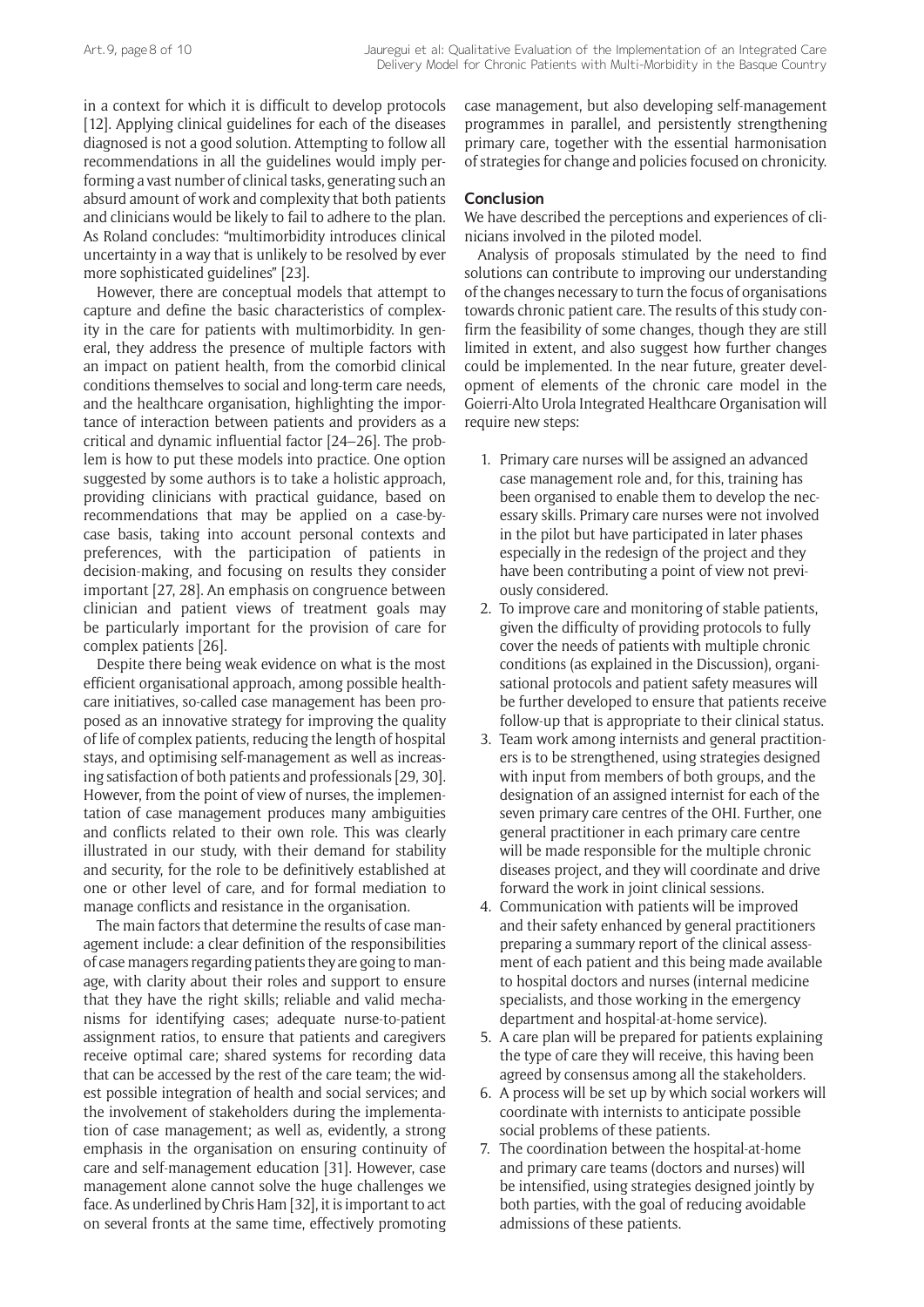8. To lead integration projects and facilitate the participation of all relevant staff, an office of medical services will be created, covering both doctors in the hospital, in internal medicine and other medical specialties, and those in general practice.

## **Acknowledgements**

This research project was granted by the Departamento de Sanidad y Consumo del Gobierno Vasco Project number 2011111038.

## **Reviewers**

**Daniel Lüdecke**, Diplom-Gerontologe, Universitätsklinikum Hamburg-Eppendorf Zentrum für Psychosoziale Medizin, Institut für Medizinische Soziologie, Hamburg, Germany

**Wenxi Tang**, School of Health Management, Tongji Medical College, Huazhong University of Science and Technology, Wuhan, China

# **Competing Interests**

The authors declare that they have no competing interests

## **References**

- 1. **Nuno-Solinis, R, Orueta, JF** and **Mateos, M.** An answer to chronicity in the Basque Country: primary care-based population health management. *The Journal of ambulatory care management*. 2012; 35: 167–73. DOI: [http://dx.doi.org/10.1097/JAC.](http://dx.doi.org/10.1097/JAC.0b013e31823e83b8) [0b013e31823e83b8](http://dx.doi.org/10.1097/JAC.0b013e31823e83b8)
- 2. **Department of Health and Consumer Affairs of the Basque Government.** A strategy to tackle the challenge of chronicity in the Basque Country. Basque Government: Vitoria-Gasteiz, Araba, Spain, 2010.
- 3. **Bengoa, R.** Transforming health care: an approach to system-wide implementation. *International Journal of Integrated Care*. 2013; 13: e039. DOI: [http://dx.doi.](http://dx.doi.org/10.5334/ijic.1206) [org/10.5334/ijic.1206](http://dx.doi.org/10.5334/ijic.1206)
- 4. **Osakidetza.** Memoria de Actividad (Health Care Activity). OSI GOIERRI-ALTO UROLA: Oaskidetza, 2014.
- 5. **Perez, Y, Esnaola, S, Ruiz, R, Diego, M, Aldasoro, E, Calvo, M, Bacigalupe, A, Llano, J** and **Martin, U.** Encuesta de Salud de la CA del País Vasco 2007 (Basque Country Health Survey, 2007). Basque Government: Vitoria-Gasteiz, Araba, Spain, 2010.
- 6. **Nuño-Solinis, R, Vázquez Pérez, P, Toro Polanco, N** and **Hernández-Quevedo, C.** Integrated care: The Basque perspective. *International Journal of Healthcare Management*. 2013; 6: 211–6. DOI: [http://dx.doi.](http://dx.doi.org/10.1179/2047971913Y.0000000046) [org/10.1179/2047971913Y.0000000046](http://dx.doi.org/10.1179/2047971913Y.0000000046)
- 7. **The Chronic Care Model.** Available from: [http://](http://www.improvingchroniccare.org/index.php?p=The_Chronic_CareModel&s=2) [www.improvingchroniccare.org/index.php?p=The\\_](http://www.improvingchroniccare.org/index.php?p=The_Chronic_CareModel&s=2) [Chronic\\_CareModel&s=2](http://www.improvingchroniccare.org/index.php?p=The_Chronic_CareModel&s=2) (cited 2016 10, march, 2016).
- 8. **Berwick, DM, Nolan, TW** and **Whittington, J.** The triple aim: care, health, and cost. *Health affairs*. 2008; 27: 759–69. DOI: [http://dx.doi.org/10.1377/](http://dx.doi.org/10.1377/hlthaff.27.3.759) [hlthaff.27.3.759](http://dx.doi.org/10.1377/hlthaff.27.3.759)
- 9. **Institute for Healthcare, I.** The Triple Aim. Optimizing health, care and cost. *Healthcare executive*. 2009; 24: 64–6.
- 10. **Merino Hernandez, M, Baylin Zaldua, E, Jauregui Garcia, M, Basterrechea Peña, J** and **Hernando Uzkudun, A.** Tackling the challenge of chronicity through healthcare integration in Gipuzkoa Oeste Health Region/El reto de la cronicidad a través de la integración asistencial en la Comarca Guipúzcoa Oeste. *International Journal of Integrated Care*. 2012; 12.
- 11. **Pope, C** and **Mays, N.** Qualitative Research in Health Care. London: BMJ, 2000.
- 12. **Starfield, B.** Continuous confusion? *American journal of public health*. 1980; 70: 117–9. DOI: [http://dx.doi.](http://dx.doi.org/10.2105/AJPH.70.2.117) [org/10.2105/AJPH.70.2.117](http://dx.doi.org/10.2105/AJPH.70.2.117)
- 13. **Reid, R, Haggerty, J** and **McKendry, R.** Defusing the confusion: concepts and measures of continuity of healthcare. Final Report. Ottawa: Canadian Health Services Research Foundation, 2002.
- 14. **Mitzberg, H.** La estructuración de las organizaciones (The structuring of organizations). Barcelona: Ariel, 1984.
- 15. **Terraza-Núñez, R, Vargas-Lorenzo, I** and Vázquez-Navarrete, M. Coordination among healthcare levels: systematization of tools and measures. *Gaceta Sanitaria*. 2006; 20: 485–95.
- 16. **Garrido-Elustondo, S, Molino-Gonzalez, AM, Lopez-Gomez, C, Arrojo-Arias, E, Martin-Bun, M** and **Moreno-Bueno, MA.** Coordination between primary and specialist care. Satisfaction with the consulting specialist project. *Revista de calidad asistencial*. 2009; 24: 263–71. DOI: [http://dx.doi.](http://dx.doi.org/10.1016/j.cali.2009.07.002) [org/10.1016/j.cali.2009.07.002](http://dx.doi.org/10.1016/j.cali.2009.07.002)
- 17. **Henao Martínez, D, Vázquez Navarrete, M** and **Vargas Lorenzo, I.** Factors influencing coordination among healthcare levels according to the opinion of healthcare managers and health professionals. *Gaceta Sanitaria*. 2009; 23: 280–6. DOI: [http://dx.doi.](http://dx.doi.org/10.1016/j.gaceta.2008.05.001) [org/10.1016/j.gaceta.2008.05.001](http://dx.doi.org/10.1016/j.gaceta.2008.05.001)
- 18. **Vázquez Navarrete, M, Vargas Lorenzo, I, Farré Calpe, J** and **Terraza Núñez, R.** Integrated Health Care Organizations: Guideline for Analysis. *Revista Española de Salud Pública*. 2005; 79: 633–43.
- 19. **Wilson, T, Holt, T** and **Greenhalgh, T.** Complexity science: complexity and clinical care. *BMJ*. 2001; 323: 685–8. DOI: [http://dx.doi.org/10.1136/](http://dx.doi.org/10.1136/bmj.323.7314.685) [bmj.323.7314.685](http://dx.doi.org/10.1136/bmj.323.7314.685)
- 20. **Tinetti, ME, Fried, TR** and **Boyd, CM.** Designing health care for the most common chronic condition multimorbidity. *JAMA*. 2012; 307: 2493–4. DOI: <http://dx.doi.org/10.1001/jama.2012.5265>
- 21. **Gutrie, E.** Medically unexplained symptoms in primary care. *Advances in Psychiatric Treatment*. 2008; 14: 432–40. DOI: [http://dx.doi.org/](http://dx.doi.org/10.1192/apt.bp.106.003335) [10.1192/apt.bp.106.003335](http://dx.doi.org/10.1192/apt.bp.106.003335)
- 22. **Amblas Novellas, J, Panicot, JE, Pueyo, CB, Brunet, NM, Lucchetti d'Aniello, GE, Arisa, AA** and **Casas, JR.** Topics and considerations on reducing hospital admission: from evidence to practice.